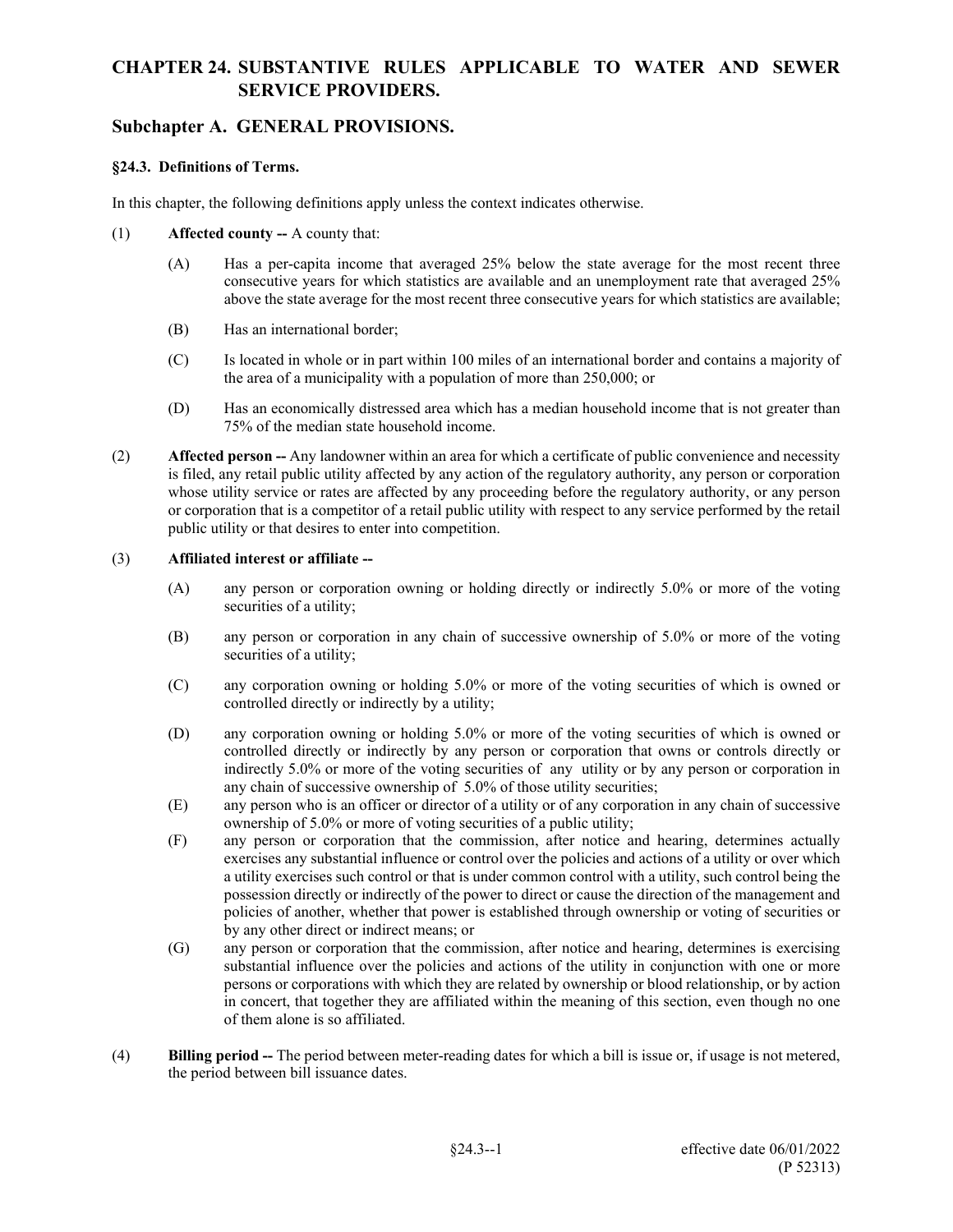### **Subchapter A. GENERAL PROVISIONS.**

- (5) **Class A Utility --** A public utility that provides retail water or sewer utility service to 10,000 or more taps or active connections. If a public utility provides both water and sewer utility service, the number of active water connections determines how the utility is classified.
- (6) **Class B Utility --** A public utility that provides retail water or sewer utility service to 2,300 or more taps or active connections but fewer than 10,000 taps or active connections. If a public utility provides both water and sewer utility service, the number of active water connections determines how the utility is classified.
- (7) **Class C Utility --** A public utility that provides retail water or sewer utility service to 500 or more taps or active connections but fewer than 2,300 taps or active connections. If a public utility provides both water and sewer utility service, the number of active water connections determines how the utility is classified.
- (8) **Class D Utility --** A public utility that provides retail water or sewer utility service to fewer than 500 taps or active connections. If a public utility provides both water and sewer utility service, the number of active water connections determines how the utility is classified.
- (9) **Commission --** The Public Utility Commission of Texas.
- (10) **Corporation --** Any corporation, joint-stock company, or association, domestic or foreign, and its lessees, assignees, trustees, receivers, or other successors in interest, having any of the powers or privileges of corporations not possessed by individuals or partnerships, but does not include municipal corporations unless expressly provided in TWC chapter 13.
- (11) **Customer --** Any entity that purchases services from a retail public utility.
- (12) **Customer class --** A group of customers with similar cost-of-service characteristics that take utility service under a single set of rates.
- (13) **Customer service line --** The pipe connecting the water meter to the customer's point of use or the pipe that conveys sewage from the customer's premises to the service provider's service line.
- (14) **District --** District has the meaning assigned to it by TWC §49.001(a).
- (15) **Facilities --** All the plant and equipment of a retail public utility, including all tangible and intangible real and personal property without limitation, and any and all means and instrumentalities in any manner owned, operated, leased, licensed, used, controlled, furnished, or supplied for, by, or in connection with the business of any retail public utility.
- (16) **Inactive connection –** A water or wastewater connection is considered to be inactive when the ability to provide water or wastewater service is either physically removed or permanently closed.
- (17) **Incident of tenancy --** Water or sewer service provided to tenants of rental property for which no separate or additional service fee is charged other than the rental payment.
- (18) **Landowner --** An owner or owners of a tract of land.
- (19) **Member --** A person who holds a membership in a water supply or sewer service corporation and who is a record owner of a fee simple title to property in an area served by a water supply or sewer service corporation, or a person who is granted a membership and who either currently receives or will be eligible to receive water or sewer utility service from the corporation. In determining member control of a water supply or sewer service corporation, a person is entitled to only one vote regardless of the number of memberships the person owns.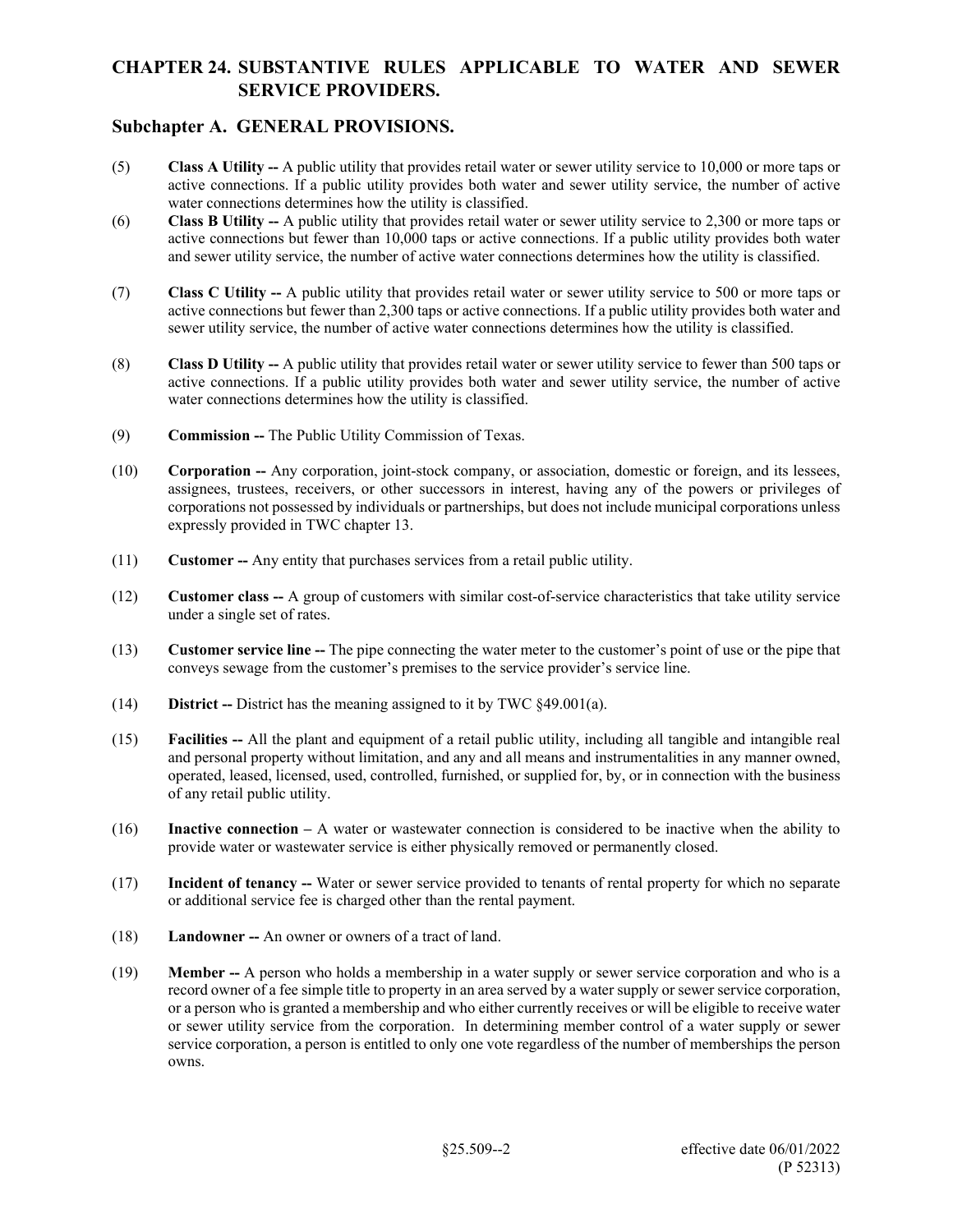### **Subchapter A. GENERAL PROVISIONS.**

- (20) **Minimum Monthly Charge --** The fixed amount billed to a customer each month even if the customer uses no water or wastewater.
- (21) **Municipality --** Cities organized under the general, home rule, or special laws of this state.
- (22) **Municipally owned utility --** Any retail public utility owned, operated, and controlled by a municipality or by a nonprofit corporation whose directors are appointed by one or more municipalities.
- (23) **Nonfunctioning system or utility --** A system that is operating as a retail public utility and:
	- (A) is required to have a CCN and is operating without a CCN; or
	- (B) is under supervision in accordance with §24.353 of this title (relating to Supervision of Certain Utilities); or
	- (C) is under the supervision of a receiver, temporary manager, or has been referred for the appointment of a temporary manager or receiver, in accordance with §24.355 of this title (relating to Operation of Utility that Discontinues Operation or Is Referred for Appointment of a Receiver) and §24.357 of this title (relating to Operation of a Utility by a Temporary Manager).
- (24) **Person** -- Natural persons, partnerships of two or more persons having a joint or common interest, mutual or cooperative associations, water supply or sewer service corporations, and corporations.
- (25) **Point of use** -- The primary service connection point where water is used or sewage is generated.
- (26) **Potable water** -- Water that is suitable for drinking.
- (27) **Potential connections** -- Total number of active plus inactive connections.
- (28) **Premises** -- A tract of land or real estate including buildings and other appurtenances thereon.
- (29) **Rate** -- Every compensation, tariff, charge, fare, toll, rental, and classification or any of those items demanded, observed, charged, or collected, whether directly or indirectly, by any retail public utility, for any service, product, or commodity described in TWC §13.002(23), and any rules, regulations, practices, or contracts affecting that compensation, tariff, charge, fare, toll, rental, or classification.
- (30) **Requested area** -- The area that a petitioner or applicant seeks to obtain, add to, or remove from a retail public utility's certificated service area.
- (31) **Retail public utility** -- Any person, corporation, public utility, water supply or sewer service corporation, municipality, political subdivision or agency operating, maintaining, or controlling in this state facilities for providing potable water service or sewer service, or both, for compensation.
- (32) **Retail water or sewer utility** service -- Potable water service or sewer service, or both, provided by a retail public utility to the ultimate consumer for compensation.
- (33) **Service** -- Any act performed, anything furnished or supplied, and any facilities or lines committed or used by a retail public utility in the performance of its duties under TWC chapter 13 to its patrons, employees, other retail public utilities, and the public, as well as the interchange of facilities between two or more retail public utilities.
- (34) **Service area** -- Area to which a retail public utility is obligated to provide retail water or sewer utility service.
- (35) **Stand-by fee** -- A charge, other than a tax, imposed on undeveloped property:
	- (A) with no water or wastewater connections; and
	- (B) for which water, sanitary sewer, or drainage facilities and services are available; water supply, wastewater treatment plant capacity, or drainage capacity sufficient to serve the property is